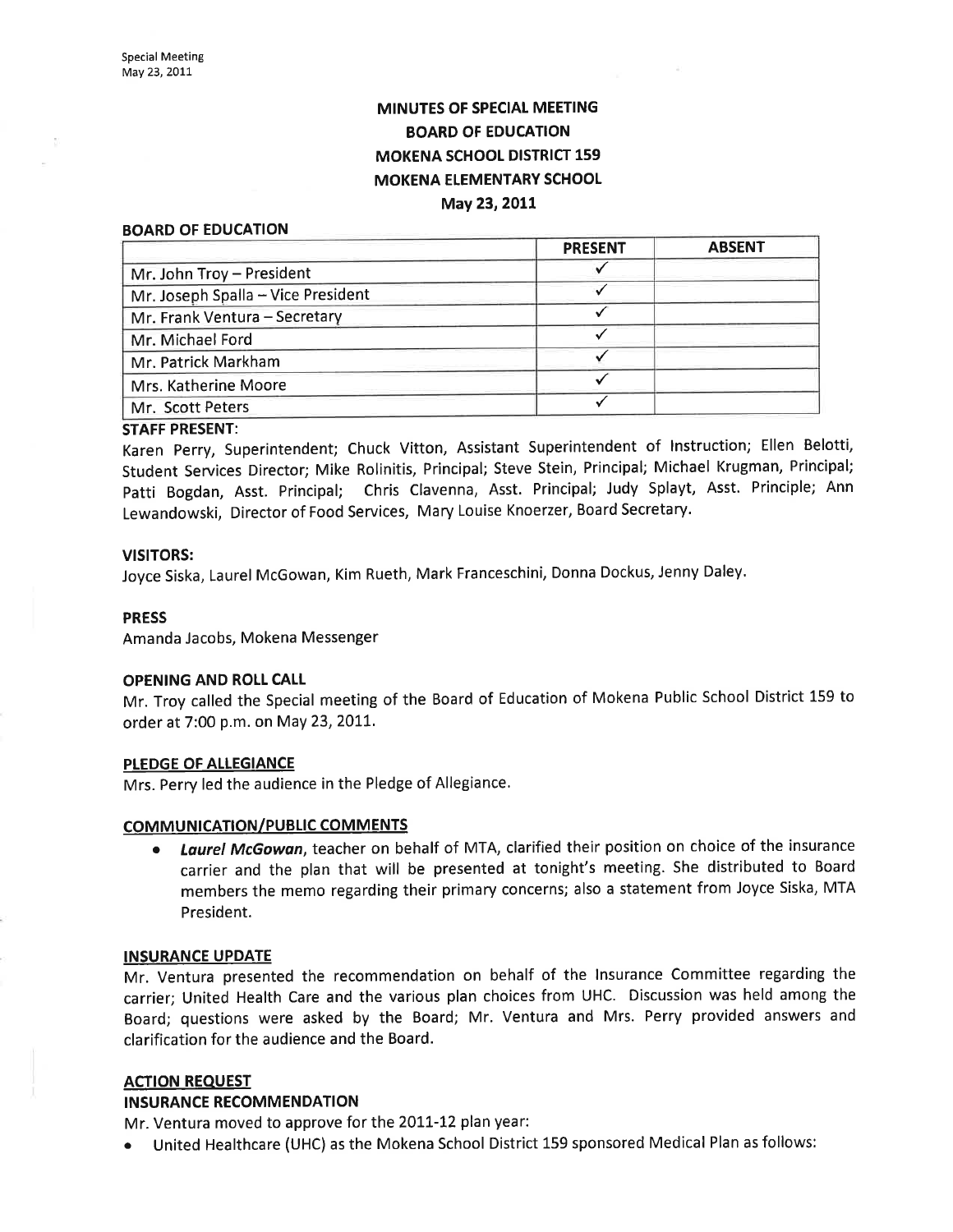- o UHC PPO Plan A, PPO Plan B, and HMO for certified staff and
- o UHC Core 2 for the Classified and Administrative Staff.
- ¡ Delta Dental PPO and DMO
- and Guardian VSP Vision Plan."

The motion was seconded by Mrs. Moore.

# On Roll Call

Ayes: Mr. Ford, Mr. Markham, Mrs. Moore, Mr. Peters, Mr. Spalla, Mr. Troy, Mr. Ventura Nays: None **Abstain:** None

# MOTION CARRIED 7-O

# INFORMATION REPORTS

Mr. Troy led the discussion regarding establishing of additional committees and the roles of current committees. The Board would like more community members involved in the established committees; Board will need to determine the. Established Committees:

# Finance Committee

- **•** Budget Timeline
- . Levy
- Start Plan
- Three- four year Financial Plan for District

# Technology Committee

- Enhance Board meetings
- Plan to allocate funds in budget
- Technology to replace textbooks
- **•** Security issues

# Curriculum Committee

- o Full-day vs. half-day Kindergarten program
- Options for  $8<sup>th</sup>$  grade Spanish
- o Public awareness of RTI program; presentations etc.

# Policy Committee

- o Working with IASB on-going changes
- o District goals; Public comments; organizational structure

# Parent-Advisory Committee

- o Parent -Student Handbook revisions
- Buildings & Grounds and Transportation Committee (new)
	- o Capital lmprovements needed in District
	- o Closing of MIS; public involvement; transition process

# FINAL CALENDAR 2010-11

Mrs. Perry presented the revised 2010-2011 school calendar due to snow days for approval.

# NEW BOARD MEMBER MENTORING PROGRAM

The following are the mentoring assignments: Kathy Moore - Patrick Markham Scott Peters- Mike Ford Frank Ventura - Joe Spalla